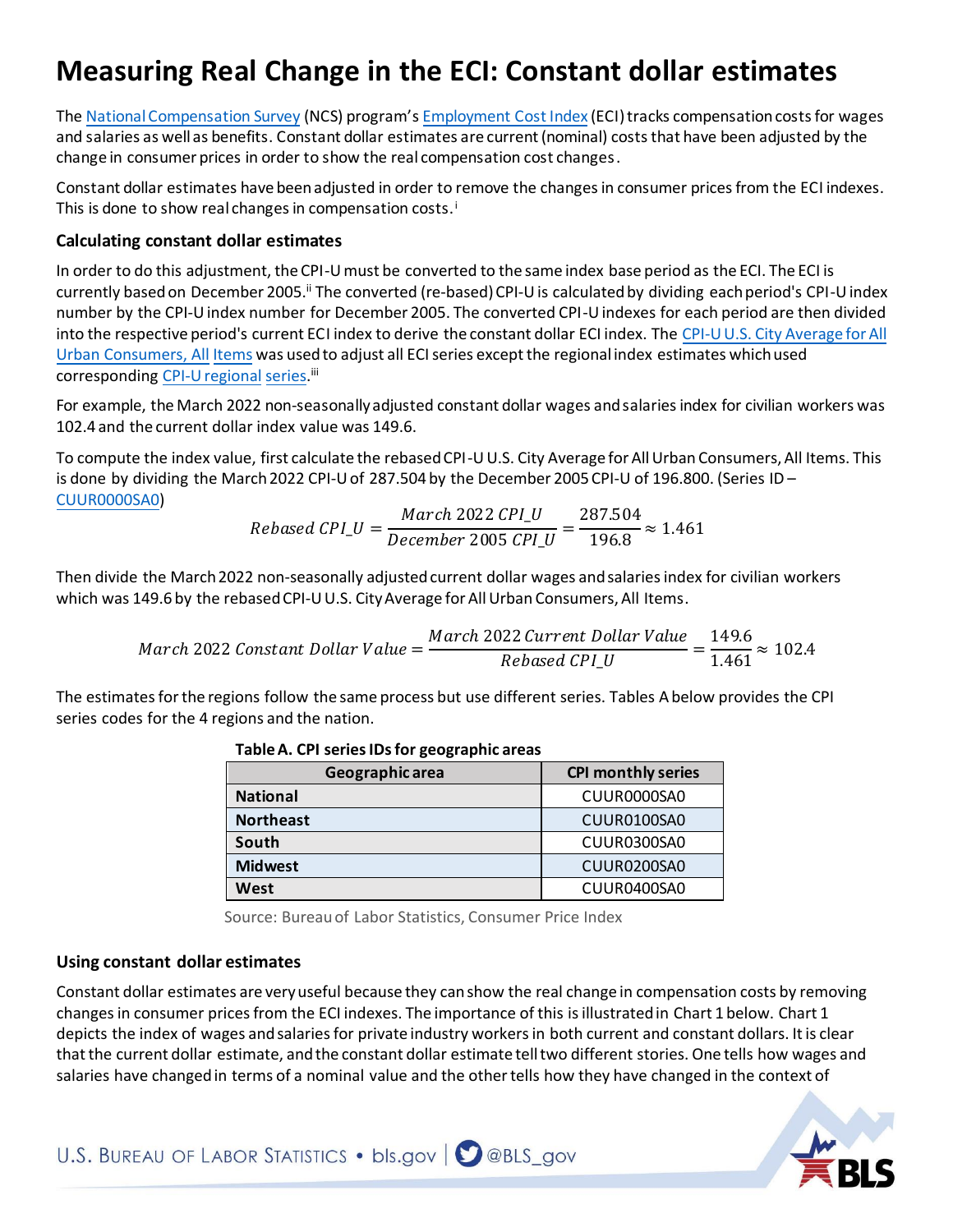changing consumer prices. Inflation makes the current wages worth less and less as time goes on because it can buy less goods and services over time. The constant wages capture the wages given the change in purchasing power.





Chart 2 below gives a closer look at the change of these two series by looking at the 12-month percent change for each March release from March 2012 to March 2022. The current dollar estimates show positive increases in wages and salaries for the private industry during this time frame. The constant dollar estimates show positive increases for most years; however, these increases seem to be usually less than the current dollar estimates and there are even two points of negative decreases in wages and salaries.



**Chart 2. 12-month percent change for wages and salaries for private industry workers**

Source: Bureau of Labor Statistics, National Compensation Survey